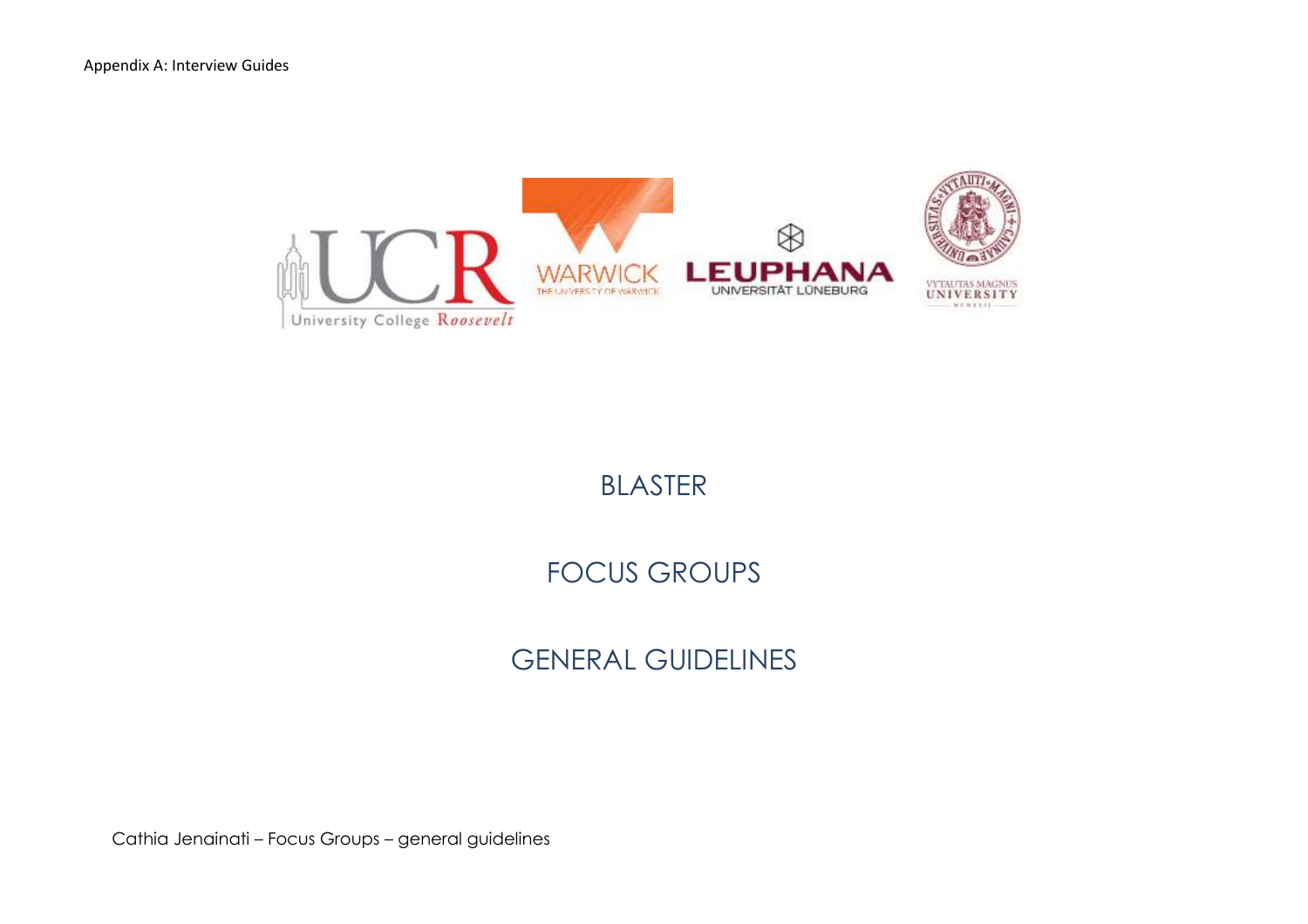### **Objectives**

- 1. To set up focus groups in 4 different institutions in order to
	- a. Identify the support systems that are in place to support students
	- b. Identify the support systems that are in place to support supervisors
	- c. Gather information on good practice
	- d. Identify specific interventions that can enhance the success of UR across institutions
- 2. Student Groups (A) will focus on a key question: what is your experience of undertaking UR at your institution?
- 3. Academic Support Groups (B) will focus on a key question: What support systems are available for undergraduate students involved in research projects? what role do you play in these systems?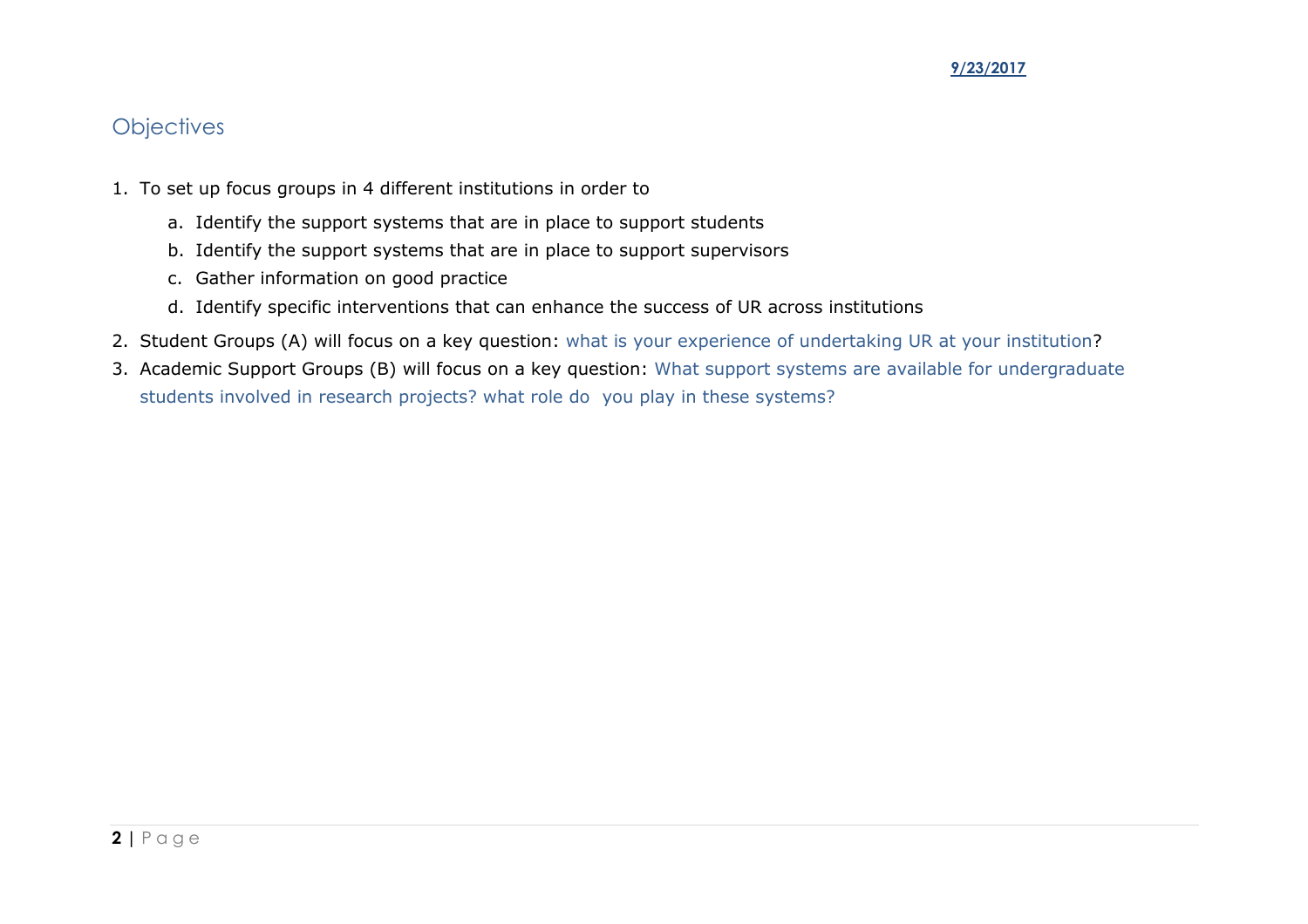### Setting up the focus groups

In each institution:

- 1. A focus group of 6-8 students who are currently undertaking a supervised research project
- 2. A focus group of Academic Support staff such as:
	- a. Supervisor (s)
	- b. Mentor (s)
	- c. Subject Librarians
	- d. Skills advisors
	- e. Any other relevant staff member who is employed to take part in UR support
	- f. Any other staff member who "indirectly" supports UR activity
- 3. Check your university's requirements with respect to Ethical Approval. Cathia will obtain Ethical Approval from Warwick University and the application that she submits will be for the UR pillar as a whole; however there may be local requirements that must be satisfied as well the general Ethical Approval.
- 4. Recruiting participants:
	- a. Send invitations to each participant, including Participant information sheet, Participant Consent Form
	- b. Decide on incentives (do we pay students? Could we invite them to the Leuphana Residential?)
	- c. Decide on data collection (tape / audio recorded)
	- d. Ensure availability of suitable environment (try to book a space that is comfortable, accessible to all participants, available for the duration of the interviews)
- 5. Decide on the need of an assistant moderator (recommended), who
	- a. handles the logistics
	- b. Helps with equipment & refreshments

Cathia Jenainati – Focus Groups – general guidelines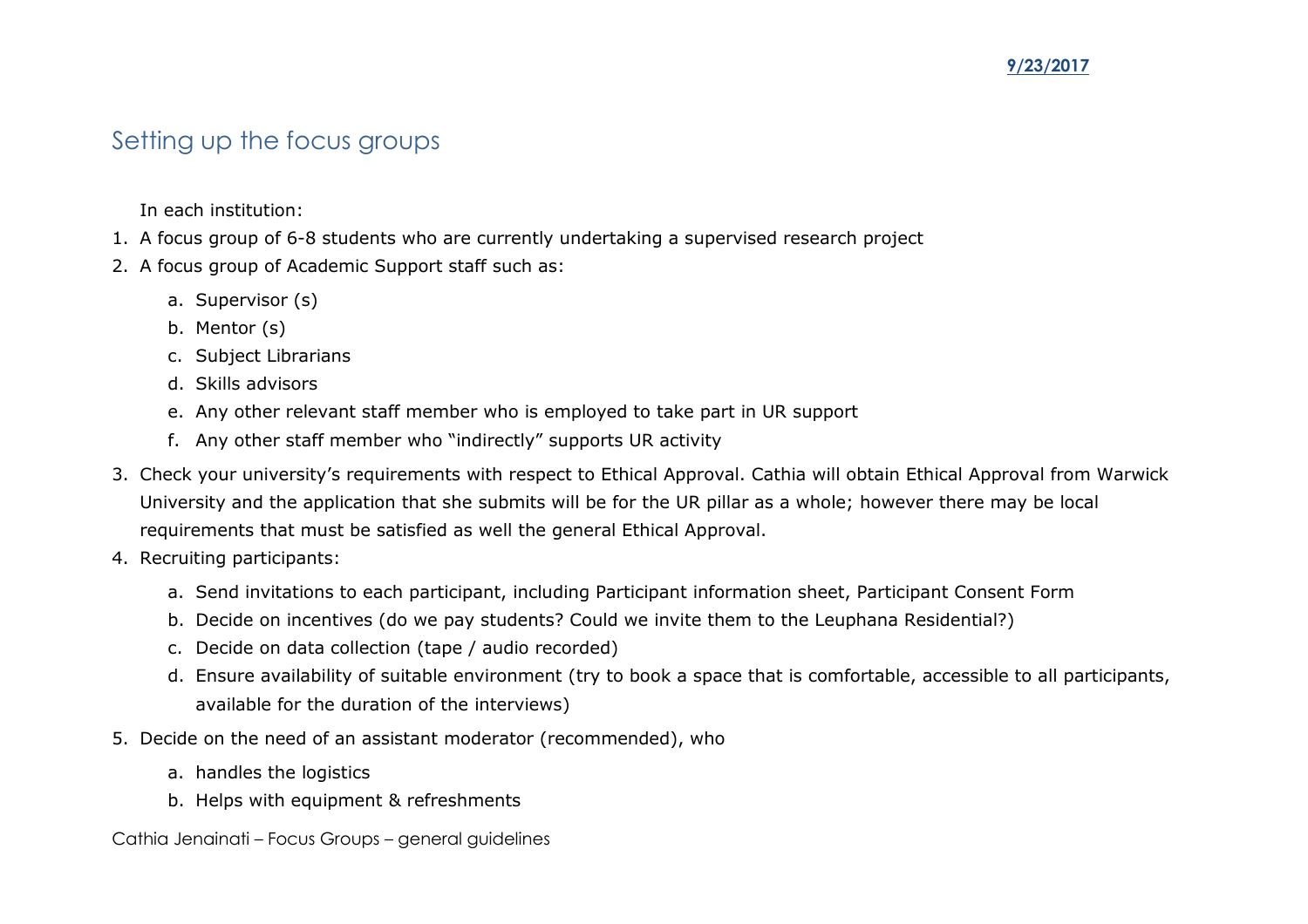- c. Arranges the room
- d. Takes notes
- e. Does not participate in the discussion although they may ask questions when invited
- f. Keeps track of time
- g. Transcribes notes (if needed);
- h. At the end of the focus group the assistant moderator can contribute the following: key points and themes for each question; follow-up questions to answers that seem vague or too brief;
- i. Is available for additional queries (as needed)
- j. Offers feedback on the analysis and the reports generated from the focus groups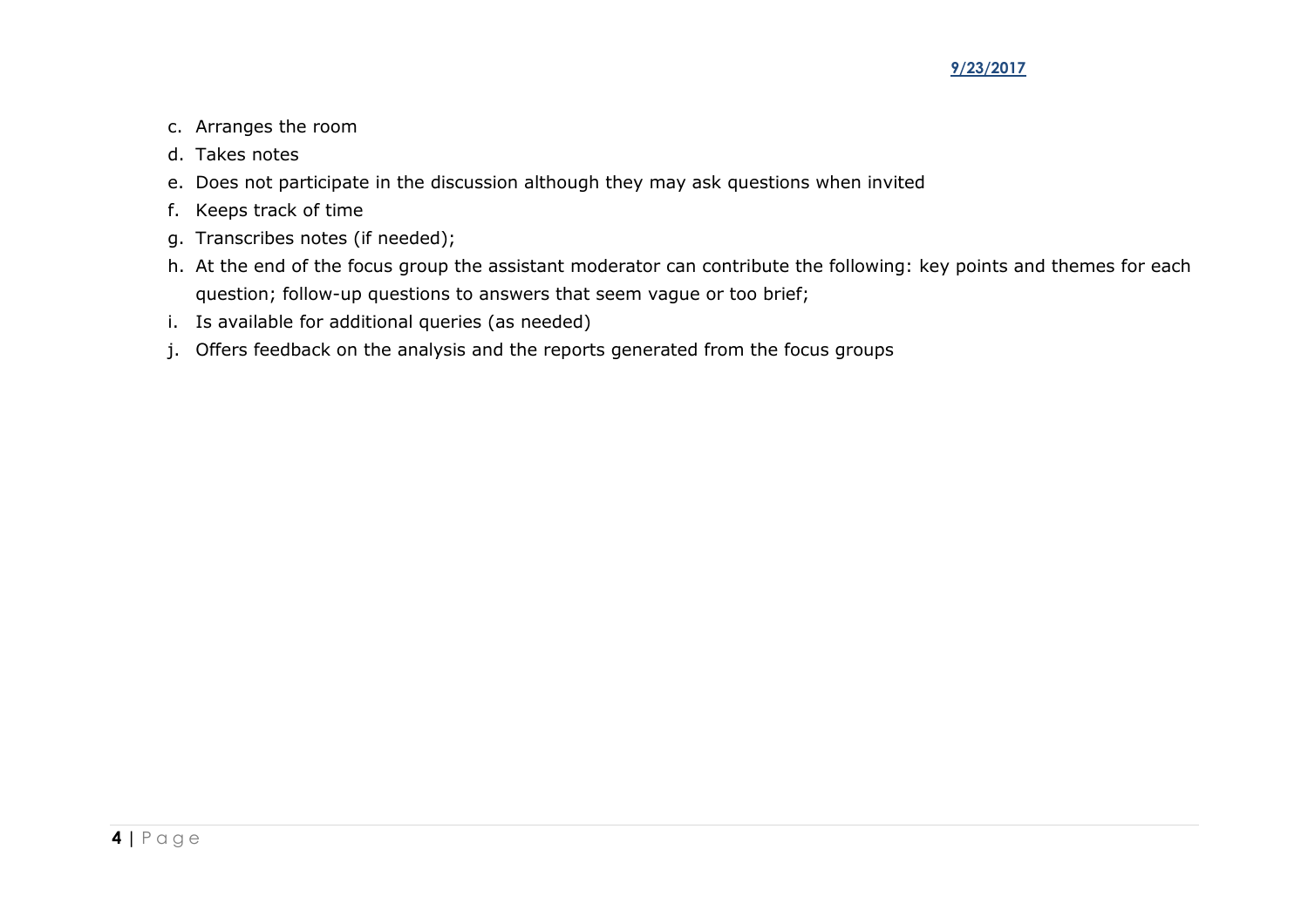### Provide adequate confidentiality

At the start of each focus group, draw the participants' attention to the content of the Participant Information Sheet and summarise the crucial points concerning confidentiality:

- 1. Describe the study, include who asked for it and why
- 2. Tell who has access to the results
- 3. Describe how the results will benefit participants or the organisation
- 4. Promise confidentiality by the researchers, which means no names are attached
- 5. Explain if / how audio recordings will be used. Who will have access to them?
- 6. Request that the group also maintain confidentiality for each other
- 7. Explain that the moderator's role is to guide the discussion and keep it on track
- 8. Explain that you may want to follow up with participants individually on some topics after the focus group
- 9. Explain that no names are wanted—so please do not mention names of colleagues
- 10.Tell them that you will summarize key points of the discussion at the end and then ask for their help to ensure that you've captured the most important points.

**Ask the Participants to Sign the Consent Form if this has not already been done.**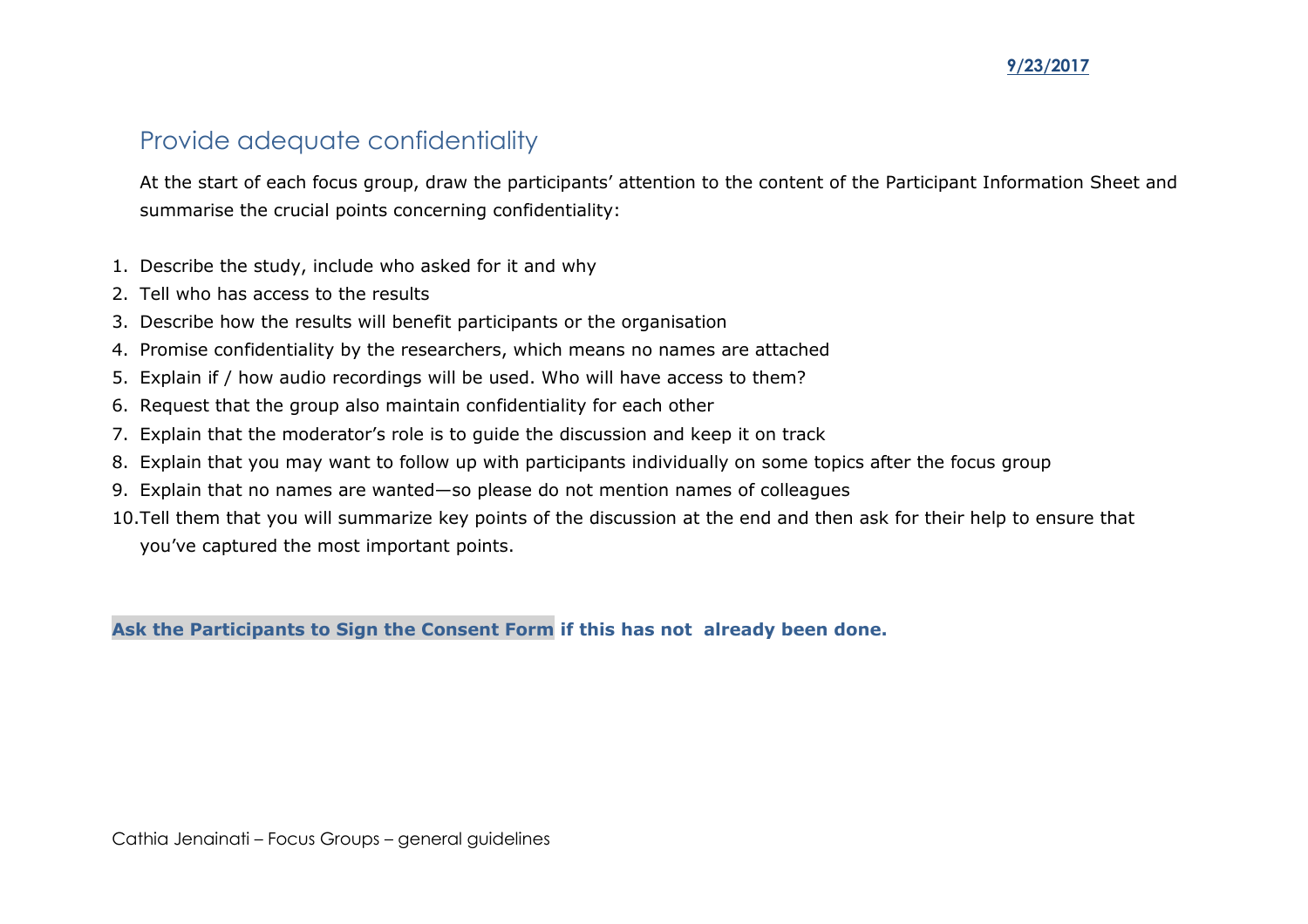# Focus Group A (students)

#### A. Welcome

- Introduce moderator and assistant
- B. Overview
	- Introduce the study: decide if it is necessary to remind the participants of the research project; use the participant information sheet if needed.
	- Introduce the topic of the focus group: **what is your experience of undertaking UR at your institution?**
- C. Ground Rules / Guidelines
	- Provide adequate confidentiality (consult notes above as necessary)
	- Emphasise that there are no right or wrong answers and that we welcome differing points of view
	- We're tape recording, therefore one person speaking at a time
	- We're on a first name basis
	- You may not agree with others, but you must listen respectfully as others share their views
	- We ask that you turn off your mobile phones
	- My role as moderator is to guide the discussion
	- You role is to talk to each other
- D. Ice-breaker
	- Choose a contextually-suitable, light-hearted question to warm up the participants and get them speaking to each other. For example: Write your name on the card in front of you and an adjective that best describes you; here is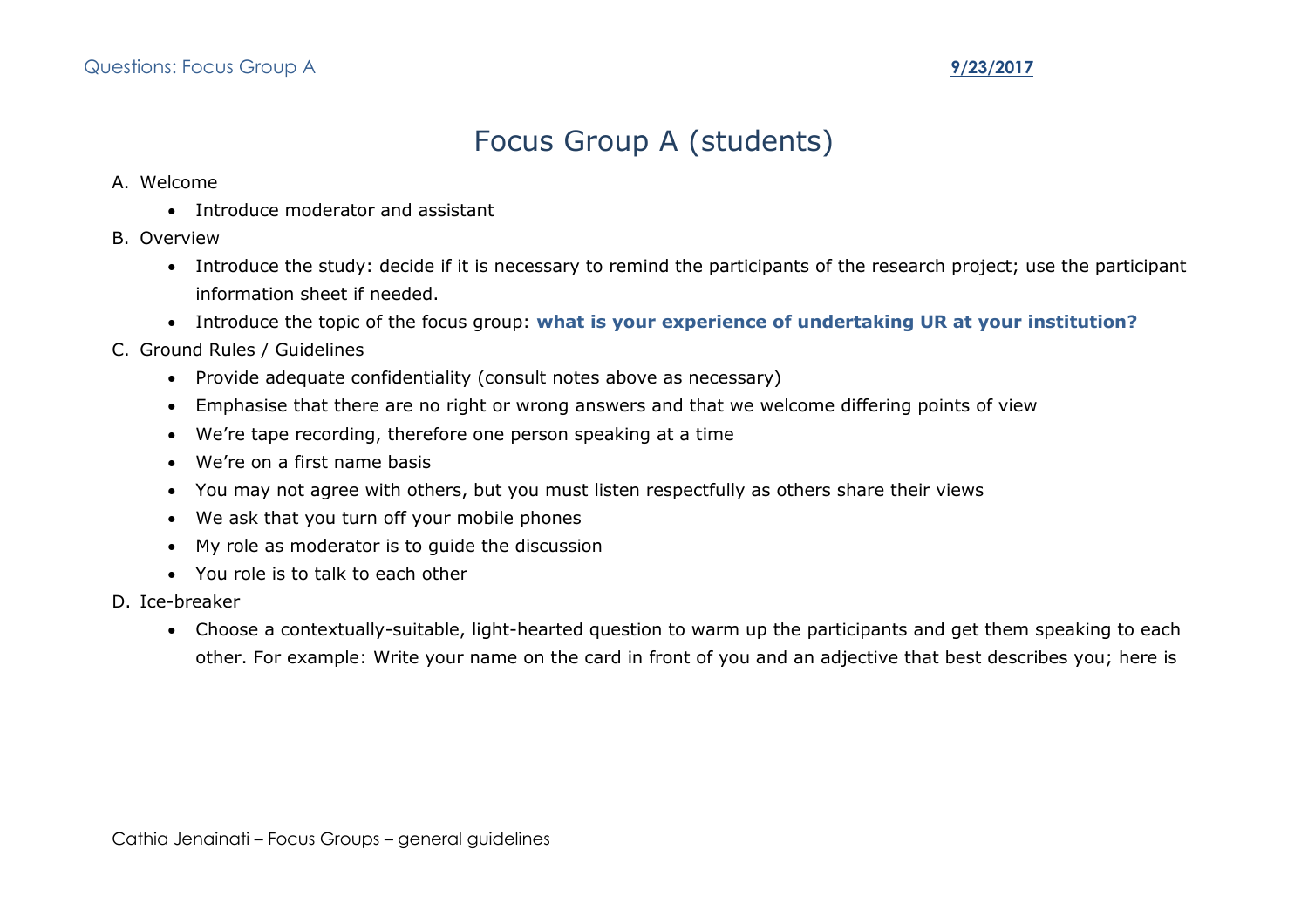mine (moderator displays her name card). A few minutes of discussion about the adjectives ensures that participants are communicating with each other.

- E. Questions
	- Why have you chosen to undertake a research project?
	- How did you go about deciding on a research project?
	- To what extent was your choice of a research project determined by the supervisor (their availability, their reputation, their expertise, their input)?
	- What is your expectation of this project?
- F. Individual response activity (hand out Card A1): Thinking about the research project that you are involved in,
	- make a list of the support structures that are available to you
	- Rate each one of these support structures in terms of how often you use them: Daily, Weekly, Monthly, Other
	- Rate each one of these support structures in relation to how helpful you have found them: Extremely (3), Somewhat (2), Inconsistently (1), Unhelpful (0)
	- **Moderate discussion around the students' responses. Collect Card A1.**
- G. To what extent do you agree with the following statements (display A3 sheets around the room / table; use 3 colors of stickers to indicate: Strongly agree; Somewhat agree, Disagree)
	- The role of an undergraduate dissertation supervisor is to **guide me through the process** of my research project
	- It is important that my supervisor should be **an expert in the broad area** of my research
	- It is important that my supervisor should be **an expert on the specific topic** that I am researching
	- The success of my research project **depends entirely on the quality of the supervision** that I receive
	- It is possible to undertake a research project with **no input from a supervisor**
	- It is my responsibility to **maintain progress** on my research
	- It is my responsibility to **identify the type of support** that I need for my research
	- The success of my research project **depends entirely on my efforts**
	- **Moderate discussion around the students' responses. Collect A3 sheets.**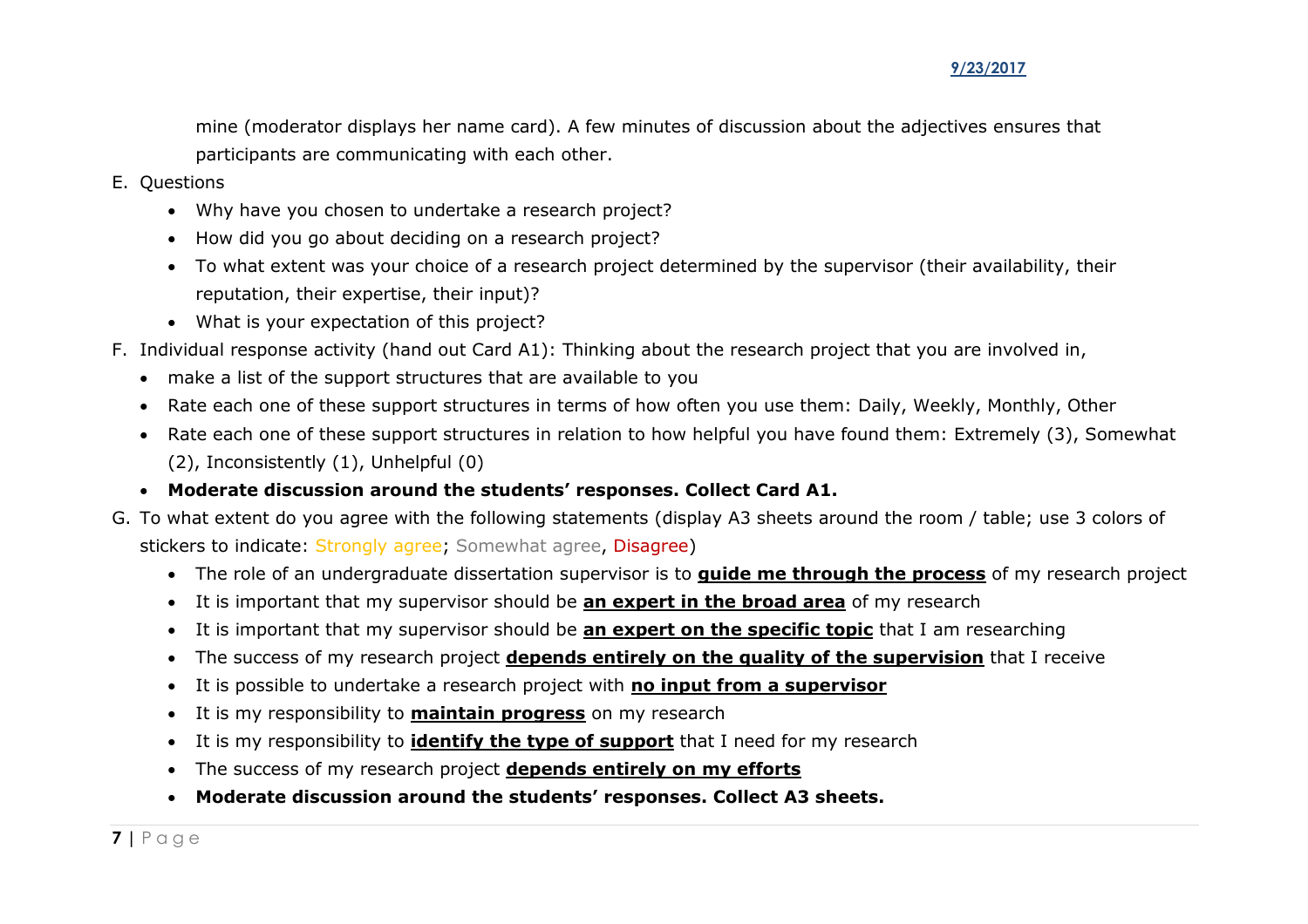- H. Identifying areas of good practice and areas where more work should be done
	- Describe a typical interaction with your supervisor
	- What is the best aspect of the relationship with the supervisor?
	- What needs improvement?
		- a. What can **you** do to make the programme better?
		- b. What can **the institution** do to make the programme better?
	- Ending Questions:
		- a. All things considered: Of all the things we discussed, what to you is the most important?
		- b. The moderator reviews the purpose of the study and then asks the participants: "Have we missed anything"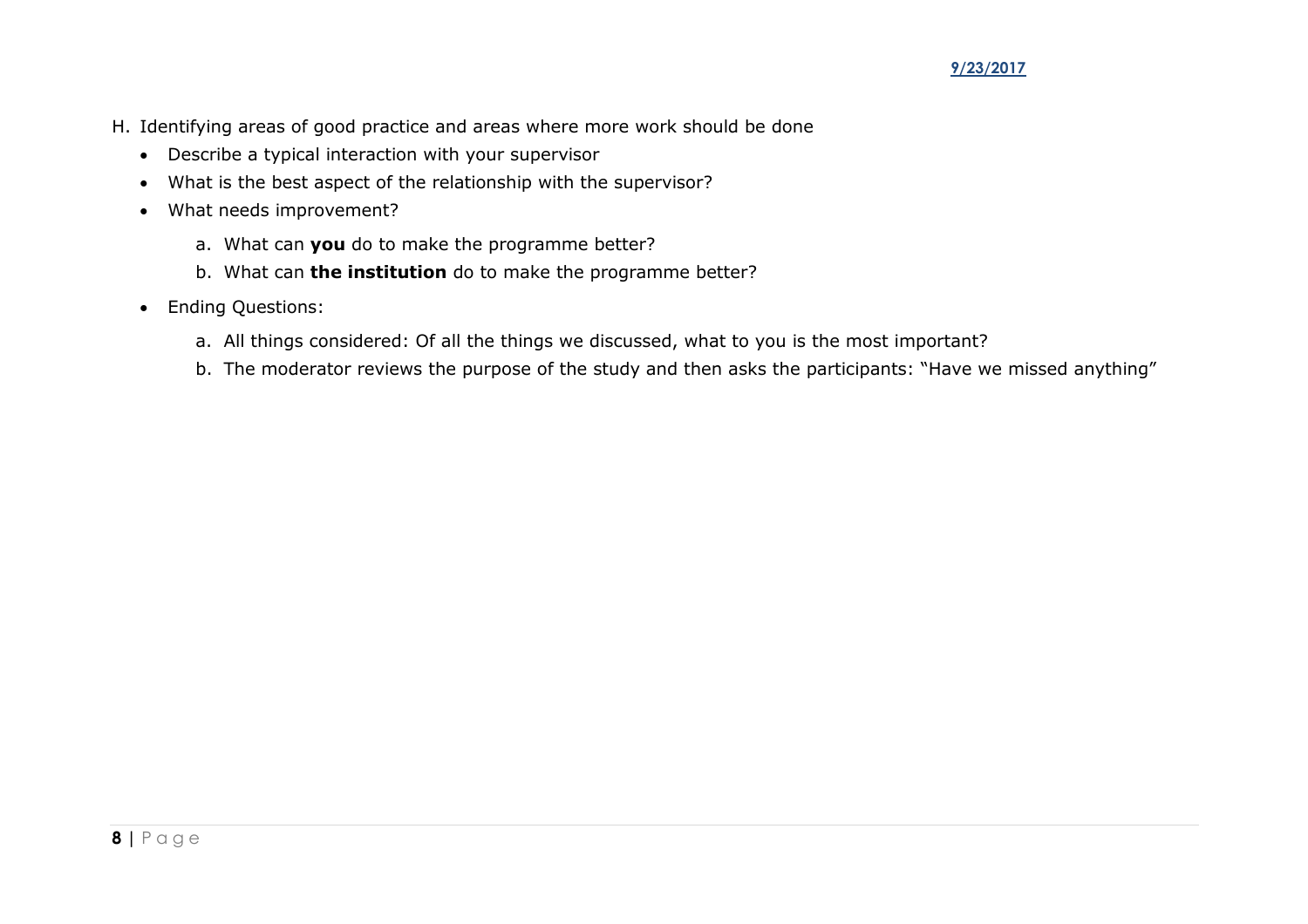# Focus Group B (supervisor / support team)

- A. Welcome
	- Introduce moderator and assistant
- B. Overview
	- Introduce the study: decide if it is necessary to remind the participants of the research project; use the Participant Information sheet if needed.
- 4. Introduce the topic of the focus group: **What support systems are available for undergraduate students involved in research projects? what role do you play in these systems?**
- C. Ground Rules / Guidelines
	- Provide adequate confidentiality (consult notes above as necessary)
	- Emphasise that there are no right or wrong answers and that we welcome differing points of view
	- We're tape recording, therefore one person speaking at a time
	- We're on a first name basis
	- You may not agree with others, but you must listen respectfully as others share their views
	- We ask that you turn off your mobile phones
	- My role as moderator is to guide the discussion
- D. Ice-breaker
	- Choose a contextually-suitable, light-hearted question to warm up the participants and get them speaking to each other. For example, ask each person to write their first name on the card, where they currently work within the institution, and one word that describes their role.
- E. Questions (each question lends itself to further probing by the moderator; please explore in-depth, as appropriate)
	- My invitation for you to take part in this focus group is predicated on the assumption that each of you plays a role in supporting undergraduate research in your institution. Is this assumption valid? Is it accurate (does it apply)?

Cathia Jenainati – Focus Groups – general guidelines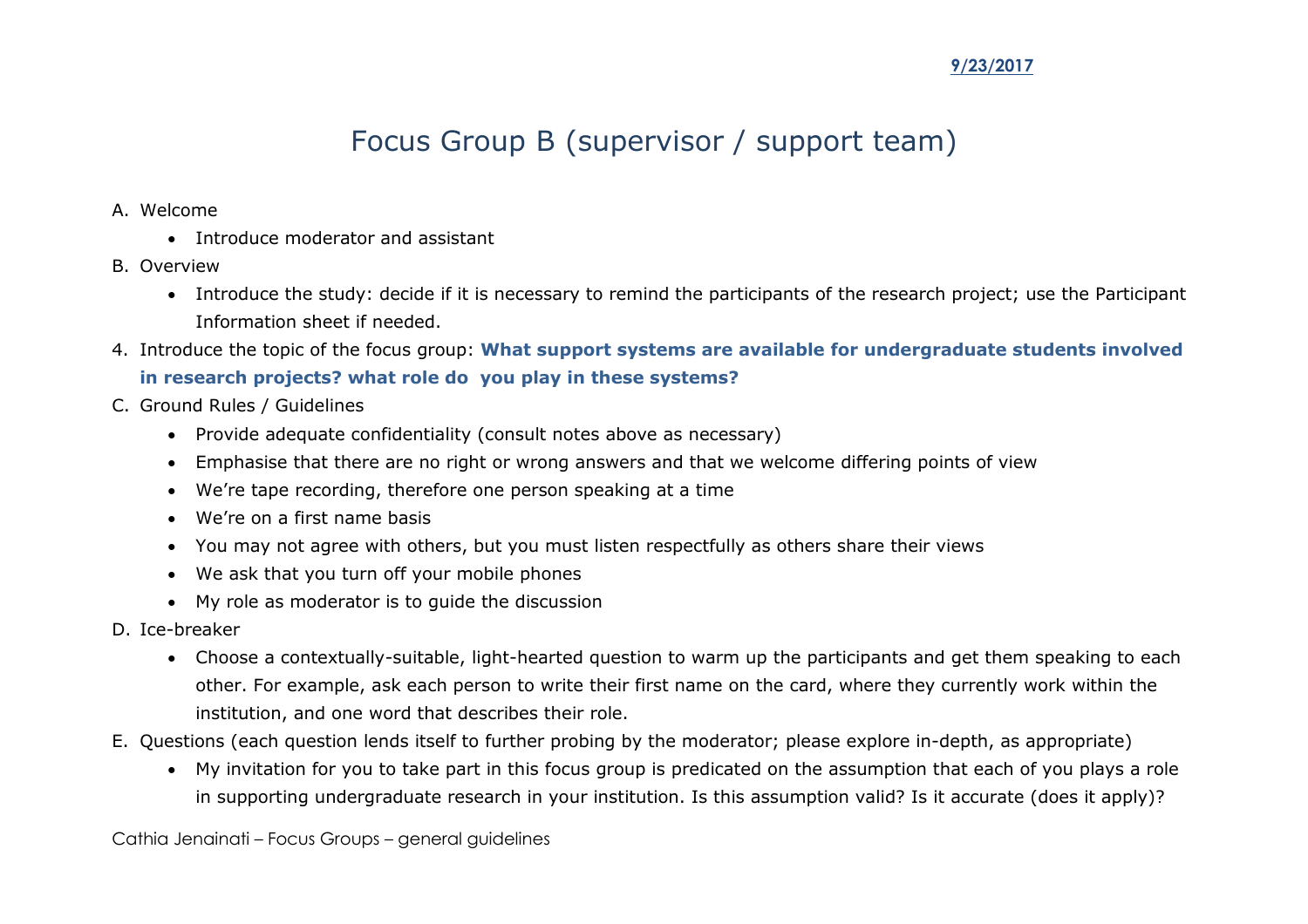- To what extent do you see your roles intersecting with each other?
- Are there systems that have been put in place to enable you to communicate with each other?
- Is there a university strategy that explicitly outlines the institution's ambitions for undergraduate research?
- F. Individual response activity (hand out Card A2):
	- Make a list of the support structures that are available to your undergraduate research students
	- Rate each one of these support structures in terms of how often you expects students to use them: Daily, Weekly, Monthly, Other
	- Rate each one of these support structures in relation to how helpful you expect students to find them: Extremely (3), Somewhat (2), Inconsistently (1), Unhelpful (0)
	- **Moderate discussion around these responses. Collect Card A2.**
- G. To what extent do you agree with the following statements (display A3 sheets around the room / table; use 3 colors of stickers to indicate: Strongly agree; Somewhat agree, Disagree)
	- The role of an undergraduate dissertation supervisor is to **guide the researcher through the process** of undertaking a research project
	- It is important that the supervisor should be **an expert in the broad area** of the research
	- It is important that my supervisor should be **an expert on the specific topic** of the research
	- The success of a student's research project **depends entirely on the quality of the supervision** that they receive
	- It is possible to undertake a research project with **no input from a supervisor**
	- It is my responsibility to **monitor the progress** of the student's research
	- It is my responsibility to **identify the type of support** that the student needs for their research
	- The success a student's research project **depends entirely on their efforts**
	- **Moderate discussion around the students' responses. Collect A3 sheets.**
- H. Identifying areas of good practice and areas where more work should be done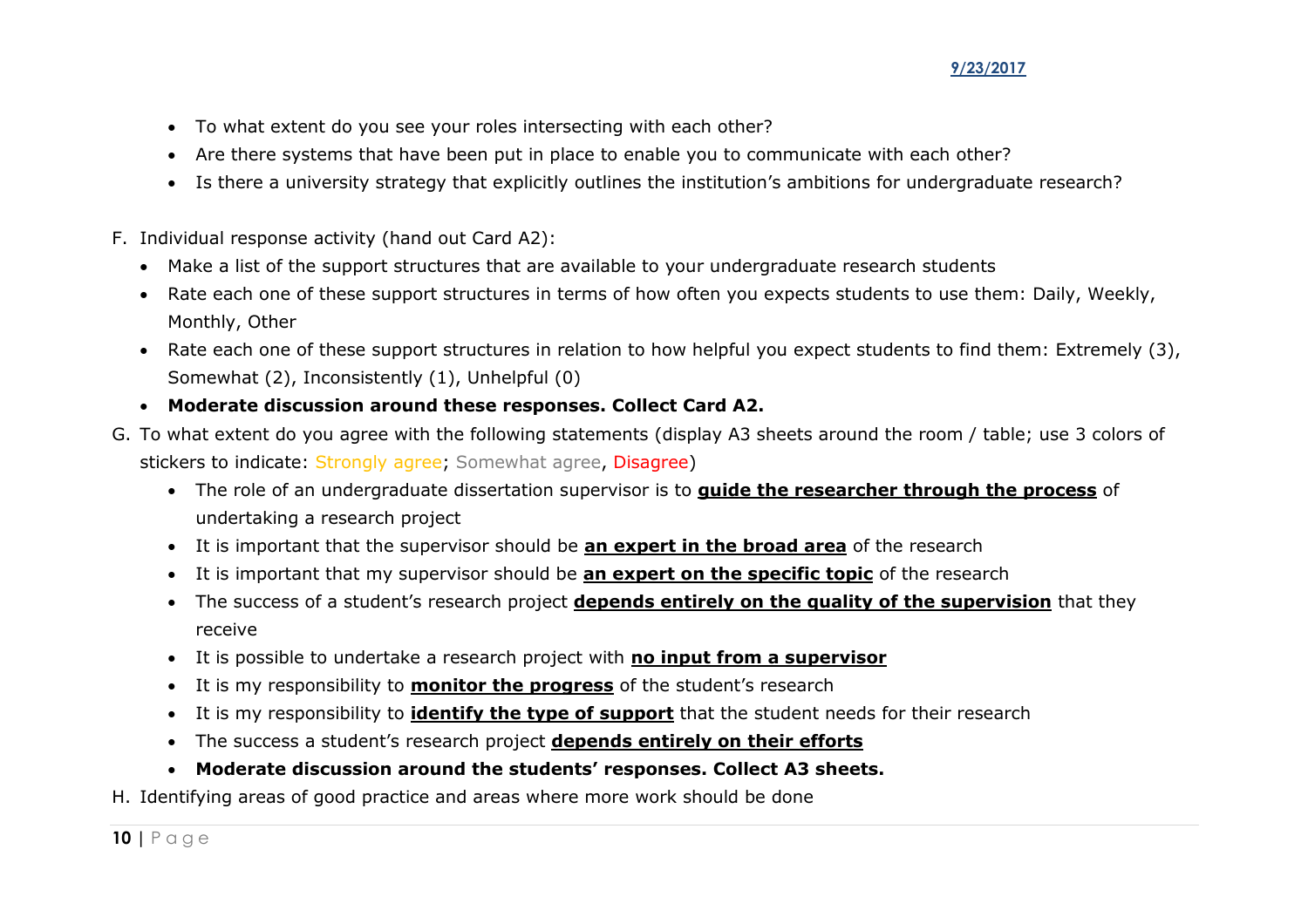- Describe a typical interaction with an undergraduate research student
- What is the best aspect of the relationship with a student who is undertaking a research project?
- What needs improvement?
	- a. What can **you** do to make the programme better?
	- b. What can **the institution** do to make the programme better?
- Ending Questions:
	- a. All things considered: Of all the things we discussed, what to you is the most important?

The moderator reviews the purpose of the study and then asks the participants: "Have we missed anything"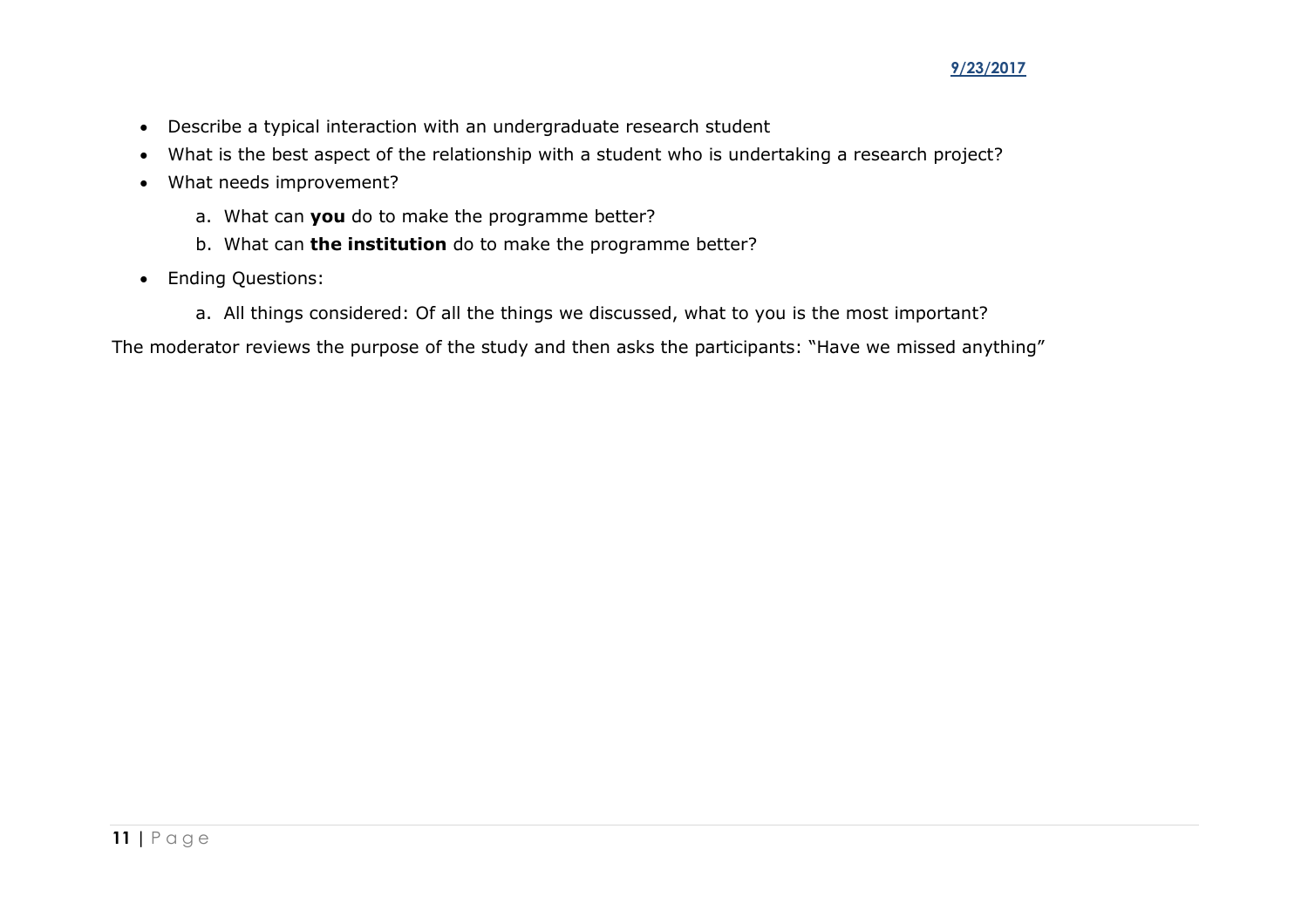# Focus Group A: Card A1

### Thinking about the research project that you are involved in,

| make a list of the support structures that<br>are available to you | rate each one of these support<br>structures in terms of how often you<br>use them: daily, weekly, monthly,<br>other (Specify) | rate each one of these support<br>structures in relation to how<br>helpful you have found them:<br>Extremely (3); Somewhat (2);<br>Inconsistently (1);<br><b>Unhelpful (0)</b> |
|--------------------------------------------------------------------|--------------------------------------------------------------------------------------------------------------------------------|--------------------------------------------------------------------------------------------------------------------------------------------------------------------------------|
|                                                                    |                                                                                                                                |                                                                                                                                                                                |
|                                                                    |                                                                                                                                |                                                                                                                                                                                |
|                                                                    |                                                                                                                                |                                                                                                                                                                                |
|                                                                    |                                                                                                                                |                                                                                                                                                                                |
|                                                                    |                                                                                                                                |                                                                                                                                                                                |
|                                                                    |                                                                                                                                |                                                                                                                                                                                |
|                                                                    |                                                                                                                                |                                                                                                                                                                                |
|                                                                    |                                                                                                                                |                                                                                                                                                                                |
|                                                                    |                                                                                                                                |                                                                                                                                                                                |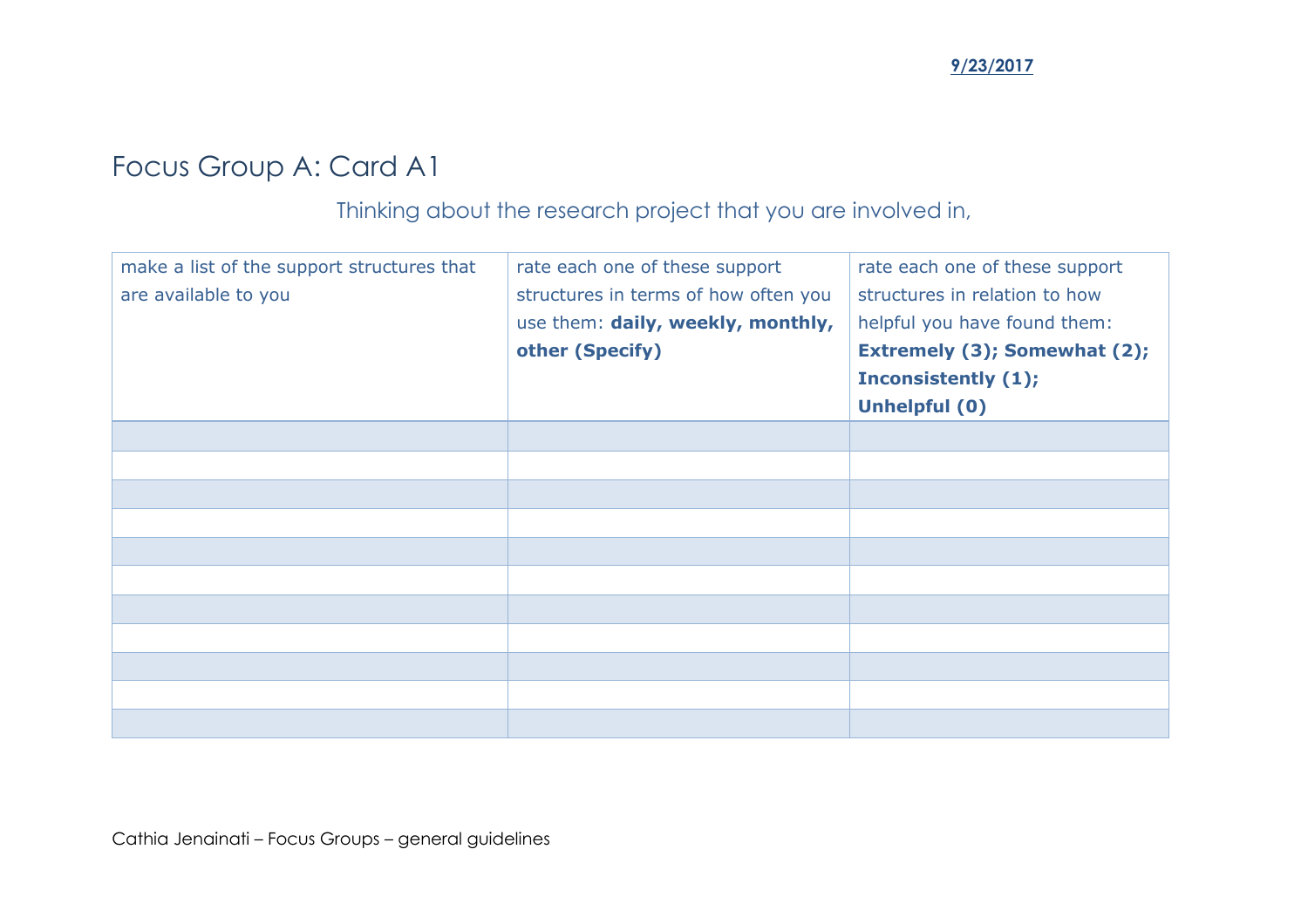## Focus Group A: to what extent to do you agree with the following statements

| <u>prorigly agree, somewhat agree, <b>Disagree</b>)</u>    |                                                           |
|------------------------------------------------------------|-----------------------------------------------------------|
| The role of an undergraduate dissertation supervisor is to | The success of my research project depends entirely on    |
| guide me through the process of my research project        | the quality of the supervision that I receive             |
|                                                            |                                                           |
|                                                            |                                                           |
|                                                            |                                                           |
|                                                            |                                                           |
|                                                            |                                                           |
|                                                            |                                                           |
|                                                            |                                                           |
| It is important that my supervisor should be an expert in  | It is important that my supervisor should be an expert on |
| the broad area of my research                              | the specific topic that I am researching                  |
|                                                            |                                                           |
|                                                            |                                                           |
|                                                            |                                                           |
|                                                            |                                                           |
|                                                            |                                                           |
|                                                            |                                                           |
|                                                            |                                                           |
|                                                            |                                                           |
|                                                            |                                                           |

(Strongly agree: Somewhat agree, Disagree)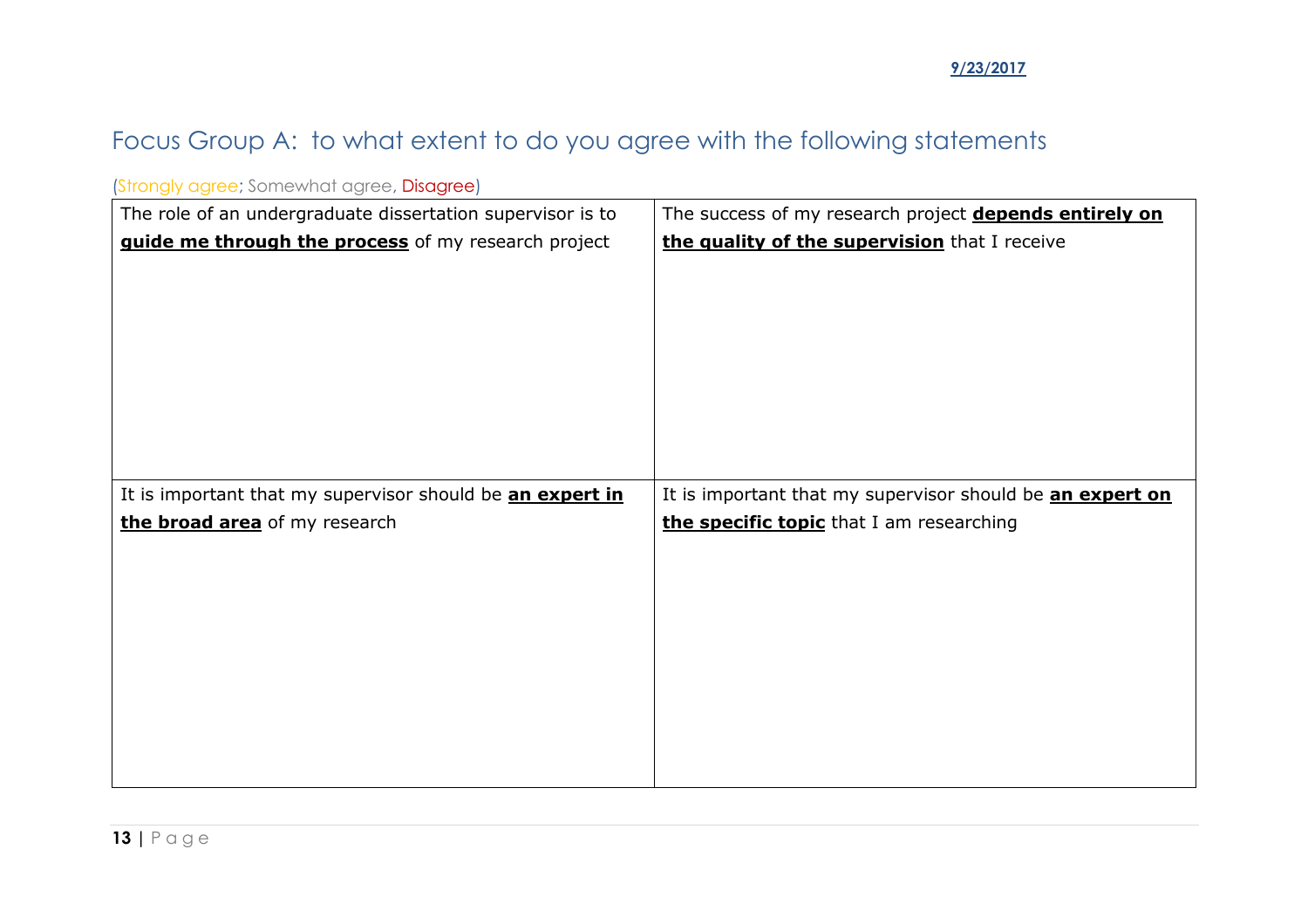## Focus Group A: to what extent to do you agree with the following statements

| It is possible to undertake a research project with no input        | It is my responsibility to <b>maintain progress</b> on my |
|---------------------------------------------------------------------|-----------------------------------------------------------|
| from a supervisor                                                   | research                                                  |
|                                                                     |                                                           |
|                                                                     |                                                           |
|                                                                     |                                                           |
|                                                                     |                                                           |
|                                                                     |                                                           |
|                                                                     |                                                           |
| It is my responsibility to <i>identify the type of support</i> that | The success of my research project depends entirely on    |
| I need for my research                                              | my efforts                                                |
|                                                                     |                                                           |
|                                                                     |                                                           |
|                                                                     |                                                           |
|                                                                     |                                                           |
|                                                                     |                                                           |
|                                                                     |                                                           |
|                                                                     |                                                           |
|                                                                     |                                                           |
|                                                                     |                                                           |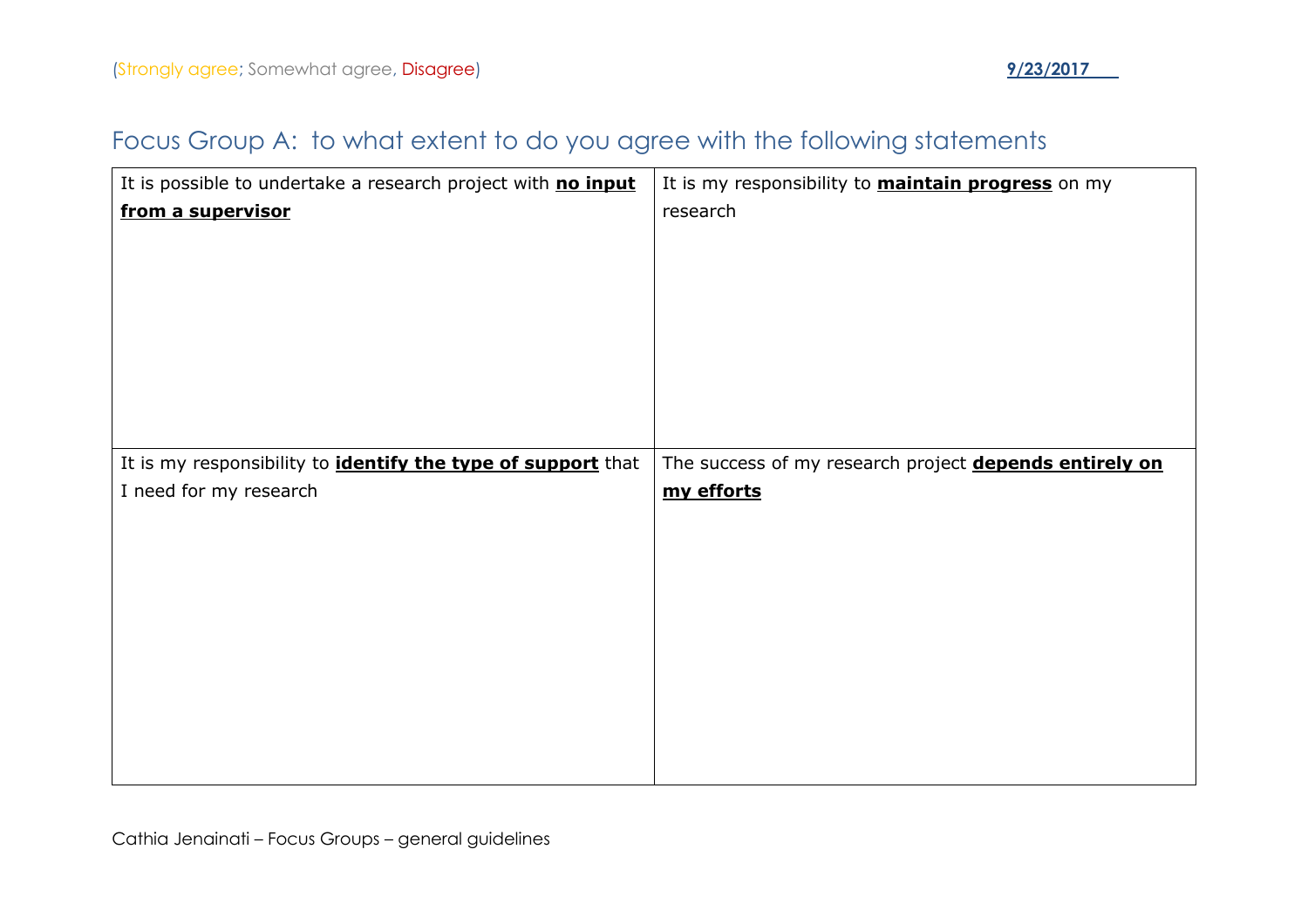# Focus Group B: Card A2

| make a list of the support structures that | rate each one of these support       | rate each of these support          |
|--------------------------------------------|--------------------------------------|-------------------------------------|
| are available to your undergraduate        | structures in terms of how often you | structures in relation to how       |
| research students                          | expect students to use them: daily,  | helpful you expect students to find |
|                                            | weekly, monthly, other (Specify)     | them: Extremely (3); Somewhat       |
|                                            |                                      | $(2)$ ; Inconsistently $(1)$ ;      |
|                                            |                                      | Unhelpful (0)                       |
|                                            |                                      |                                     |
|                                            |                                      |                                     |
|                                            |                                      |                                     |
|                                            |                                      |                                     |
|                                            |                                      |                                     |
|                                            |                                      |                                     |
|                                            |                                      |                                     |
|                                            |                                      |                                     |
|                                            |                                      |                                     |
|                                            |                                      |                                     |
|                                            |                                      |                                     |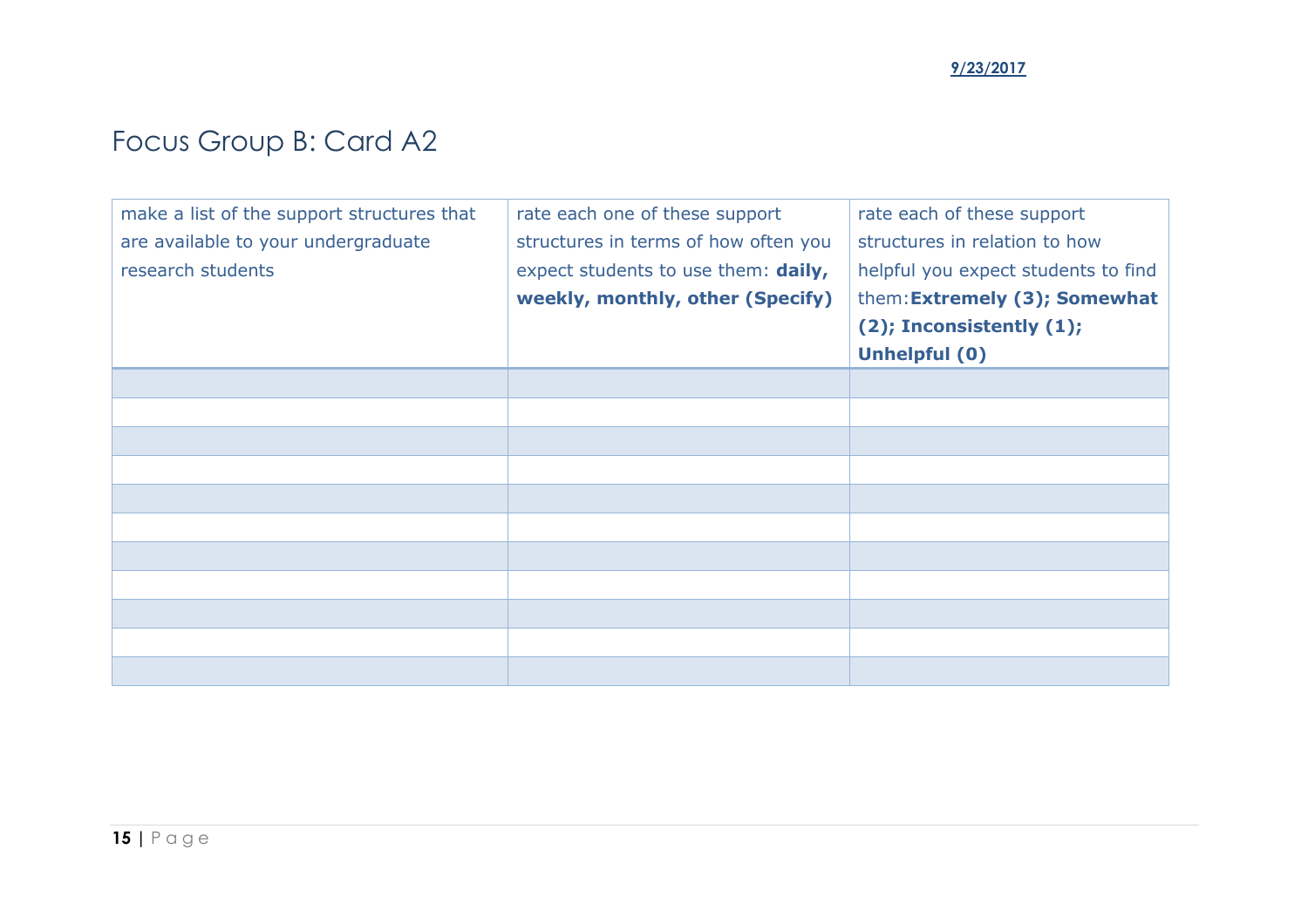## Focus Group B: to what extent to do you agree with the following statements

please state your role: \_\_\_\_\_\_\_\_\_\_\_\_\_\_\_\_\_\_\_ (Strongly agree; Somewhat agree, Disagree)

| The role of an undergraduate dissertation supervisor is to | The success of a student's research project <b>depends</b> |  |
|------------------------------------------------------------|------------------------------------------------------------|--|
| guide the researcher through the process of                | entirely on the quality of the supervision that they       |  |
| undertaking a research project                             | receive                                                    |  |
|                                                            |                                                            |  |
|                                                            |                                                            |  |
|                                                            |                                                            |  |
|                                                            |                                                            |  |
|                                                            |                                                            |  |
|                                                            |                                                            |  |
|                                                            |                                                            |  |
| It is important that the supervisor should be an expert in | It is important that the supervisor should be an expert on |  |
| the broad area of the research                             | the specific topic of the research                         |  |
|                                                            |                                                            |  |
|                                                            |                                                            |  |
|                                                            |                                                            |  |
|                                                            |                                                            |  |
|                                                            |                                                            |  |
|                                                            |                                                            |  |